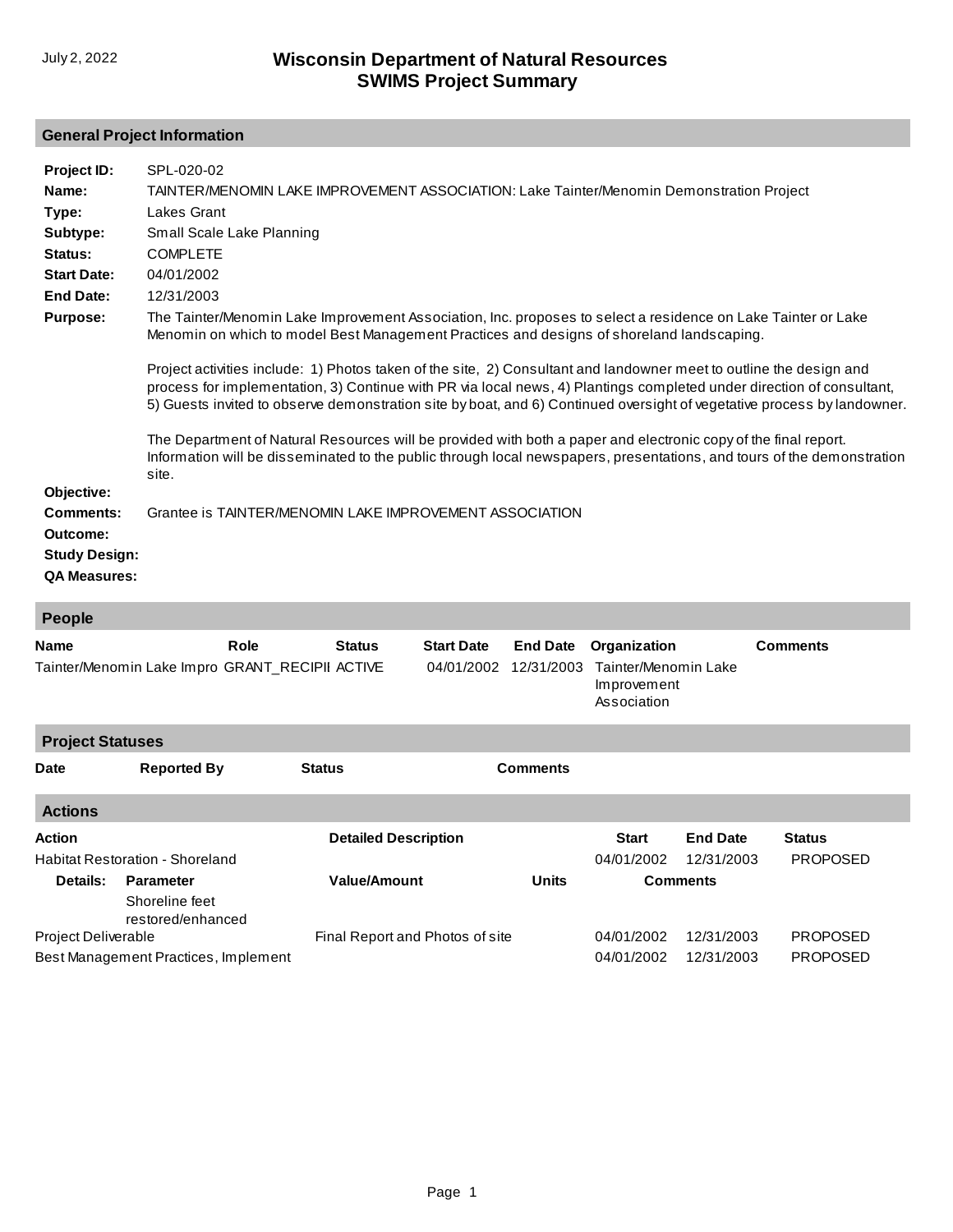## **SWIMS Project Summary** July 2, 2022 **Wisconsin Department of Natural Resources**

| Action<br><b>Grant Awarded</b><br>Educate and engage residents<br><b>Grant Awarded</b> |                             | <b>Detailed Description</b><br>The Tainter/Menomin Lake Improvement<br>Association, Inc. proposes to select a<br>residence on Lake Tainter or Lake<br>Menomin on which to model Best<br>Management Practices and designs of<br>shoreland landscaping.<br>Project activities include: 1) Photos taken<br>of the site, 2) Consultant and landowner<br>meet to outline the design and process for<br>implementation, 3) Continue with PR via<br>local news, 4) Plantings completed under<br>direction of consultant, 5) Guests invited to<br>observe demonstration site by boat, and 6)<br>Continued oversight of vegetative process<br>by landowner.<br>The Tainter/Menomin Lake Improvement<br>Association, Inc. proposes to select a<br>residence on Lake Tainter or Lake<br>Menomin on which to model Best<br>Management Practices and designs of | <b>Start</b><br>04/01/2002<br>04/01/2002<br>04/01/2002 | <b>End Date</b><br>12/31/2003<br>12/31/2003 | <b>Status</b><br><b>COMPLETE</b><br><b>PROPOSED</b><br><b>PROPOSED</b> |
|----------------------------------------------------------------------------------------|-----------------------------|----------------------------------------------------------------------------------------------------------------------------------------------------------------------------------------------------------------------------------------------------------------------------------------------------------------------------------------------------------------------------------------------------------------------------------------------------------------------------------------------------------------------------------------------------------------------------------------------------------------------------------------------------------------------------------------------------------------------------------------------------------------------------------------------------------------------------------------------------|--------------------------------------------------------|---------------------------------------------|------------------------------------------------------------------------|
|                                                                                        |                             | shoreland landscaping.<br>Project activities include: 1) Photos taken<br>of the site, 2) Consultant and landowner<br>meet to outline the design and process for<br>implementation, 3) Continue with PR via<br>local news, 4) Plantings completed under<br>direction of consultant, 5) Guests invited to<br>observe demonstration site by boat, and 6)<br>Continued oversight of vegetative process<br>by landowner.                                                                                                                                                                                                                                                                                                                                                                                                                                |                                                        |                                             |                                                                        |
| <b>Monitoring Stations</b>                                                             |                             |                                                                                                                                                                                                                                                                                                                                                                                                                                                                                                                                                                                                                                                                                                                                                                                                                                                    |                                                        |                                             |                                                                        |
| <b>Station ID</b>                                                                      | <b>Name</b>                 |                                                                                                                                                                                                                                                                                                                                                                                                                                                                                                                                                                                                                                                                                                                                                                                                                                                    | <b>Comments</b>                                        |                                             |                                                                        |
| <b>Assessment Units</b>                                                                |                             |                                                                                                                                                                                                                                                                                                                                                                                                                                                                                                                                                                                                                                                                                                                                                                                                                                                    |                                                        |                                             |                                                                        |
| <b>WBIC</b>                                                                            | <b>Segment</b>              | <b>Local Name</b>                                                                                                                                                                                                                                                                                                                                                                                                                                                                                                                                                                                                                                                                                                                                                                                                                                  | <b>Official Name</b>                                   |                                             |                                                                        |
| 2063500                                                                                | 2                           | <b>Red Cedar River</b>                                                                                                                                                                                                                                                                                                                                                                                                                                                                                                                                                                                                                                                                                                                                                                                                                             | <b>Red Cedar River</b>                                 |                                             |                                                                        |
| 2063500                                                                                | 5<br><b>Red Cedar River</b> |                                                                                                                                                                                                                                                                                                                                                                                                                                                                                                                                                                                                                                                                                                                                                                                                                                                    | <b>Red Cedar River</b>                                 |                                             |                                                                        |
| 2063500                                                                                | <b>Red Cedar River</b><br>6 |                                                                                                                                                                                                                                                                                                                                                                                                                                                                                                                                                                                                                                                                                                                                                                                                                                                    | <b>Red Cedar River</b>                                 |                                             |                                                                        |
| 2063500                                                                                | 7                           | <b>Red Cedar River</b>                                                                                                                                                                                                                                                                                                                                                                                                                                                                                                                                                                                                                                                                                                                                                                                                                             |                                                        | <b>Red Cedar River</b>                      |                                                                        |
| 2065900                                                                                | 1                           | Lake Menomin                                                                                                                                                                                                                                                                                                                                                                                                                                                                                                                                                                                                                                                                                                                                                                                                                                       |                                                        | Lake Menomin                                |                                                                        |
| 2068600<br>Hay River<br>1                                                              |                             |                                                                                                                                                                                                                                                                                                                                                                                                                                                                                                                                                                                                                                                                                                                                                                                                                                                    | Hay River                                              |                                             |                                                                        |
| <b>Lab Account Codes</b>                                                               |                             |                                                                                                                                                                                                                                                                                                                                                                                                                                                                                                                                                                                                                                                                                                                                                                                                                                                    |                                                        |                                             |                                                                        |
| <b>Account Code</b>                                                                    | <b>Description</b>          |                                                                                                                                                                                                                                                                                                                                                                                                                                                                                                                                                                                                                                                                                                                                                                                                                                                    | <b>Start Date</b>                                      |                                             | <b>End Date</b>                                                        |
| <b>Forms</b>                                                                           |                             |                                                                                                                                                                                                                                                                                                                                                                                                                                                                                                                                                                                                                                                                                                                                                                                                                                                    |                                                        |                                             |                                                                        |
| <b>Form Code</b>                                                                       | <b>Form Name</b>            |                                                                                                                                                                                                                                                                                                                                                                                                                                                                                                                                                                                                                                                                                                                                                                                                                                                    |                                                        |                                             |                                                                        |